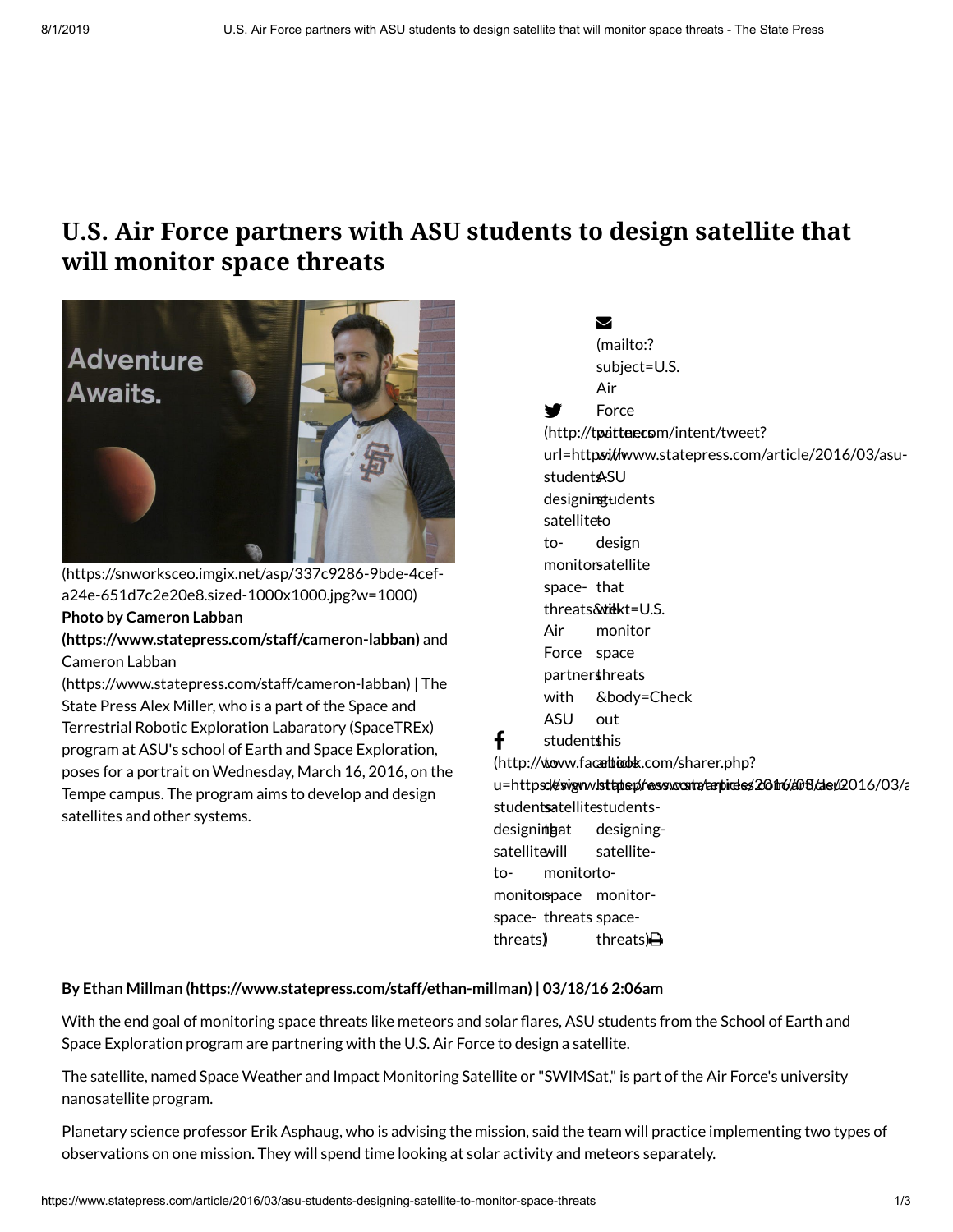8/1/2019 U.S. Air Force partners with ASU students to design satellite that will monitor space threats - The State Press

"The reason we're designing it the way we've got it, is in part because these are two aspects of space weather," Asphaug said. "Part of it is to have on-time and off-time for both experiments."

Although Asphaug said dedicating two missions to one satellite is ambitious, he believes the students are ready for this type of project.

"Most students are passionate about working in-depth at spacecraft design," he said. "We have the expertise and the resources. This can make sure students get a realistic experience."

Asphaug said the team's research may have an impact on the Earth's safety, citing that meteors pose a modest threat, comparable to a volcanic eruption. Solar flares could also be devastating.

In 1859 a major solar flare, known as the Carrington Event, wiped out telegraphs around the world, and was the first major instance of a solar flare affecting technology. With a higher technological reliance than ever, Asphaug said a solar flare of this level would cause major problems.

"If the same event were to happen today, the estimation would be that it would shut down grids for up to ten years," he said. "If we monitored the sun and saw a big flare, we'd have time to protect things like people in orbit."

Project manager and graduate student, Victor Hernandez, said the major challenge of designing this satellite is the process of fitting everything onto a small device.

The satellite will have two cameras on board, including a coronagraph – a device used to observe the outer part of the sun and detect solar flares - typically used on larger satellites.

"(The size) does make it more challenging," Hernandez said. "But it makes us think."

If successful, Hernandez said the team has plans to expand their research, with more satellites in the mission's future.

"For the solar part, if the mission were to succeed, we'd build a constellation — multiple satellites," he said. "We'd get a 360 degree view of solar activity."

Alex Miller, leading optical instrument design, said having a coronagraph on the satellite can be vital to further research.

"In terms of instrumentation, it can be tough to cram all these optics into a small area," Miller said. "But what this can prove is that a coronagraph can be placed on a small satellite. If this works, it can open up a whole new realm of heliophysics."

Hernandez said the project is exciting because of how student-centered it is.

"For this project, it's really student-managed," he said. "Everything that comes out of it is resultant of the students."

The students' freedom is one of the research's key elements. Although Miller, who is in the fourth year of his doctoral program, may only be a part of the team for the design process, he is still excited about the research.

"For me personally, it's super exciting to put my hands on something that will get to go into outer space," Miller said. "The whole point of these programs is to train grad students to have these experiences."

#### **Related Links:**

The uncertain future of space exploration [\(http://www.statepress.com/article/2014/09/the-uncertain-future-of-space](http://www.statepress.com/article/2014/09/the-uncertain-future-of-space-exploration)exploration)

ASU team helps prove existence of ancient lake on Mars [\(http://www.statepress.com/article/2014/04/asu-team-helps](http://www.statepress.com/article/2014/04/asu-team-helps-prove-existence-of-ancient-lake-on-mars)prove-existence-of-ancient-lake-on-mars)

Reach the reporter at Ethan.Millman@asu.edu or follow @Millmania1 [\(https://twitter.com/millmania1\)](https://twitter.com/millmania1) on Twitter.

Like The State Press [\(http://facebook.com/thestatepress](http://facebook.com/thestatepress)[\)](http://twitter.com/statepress) on Facebook and follow @statepress (http://twitter.com/statepress) on Twitter.